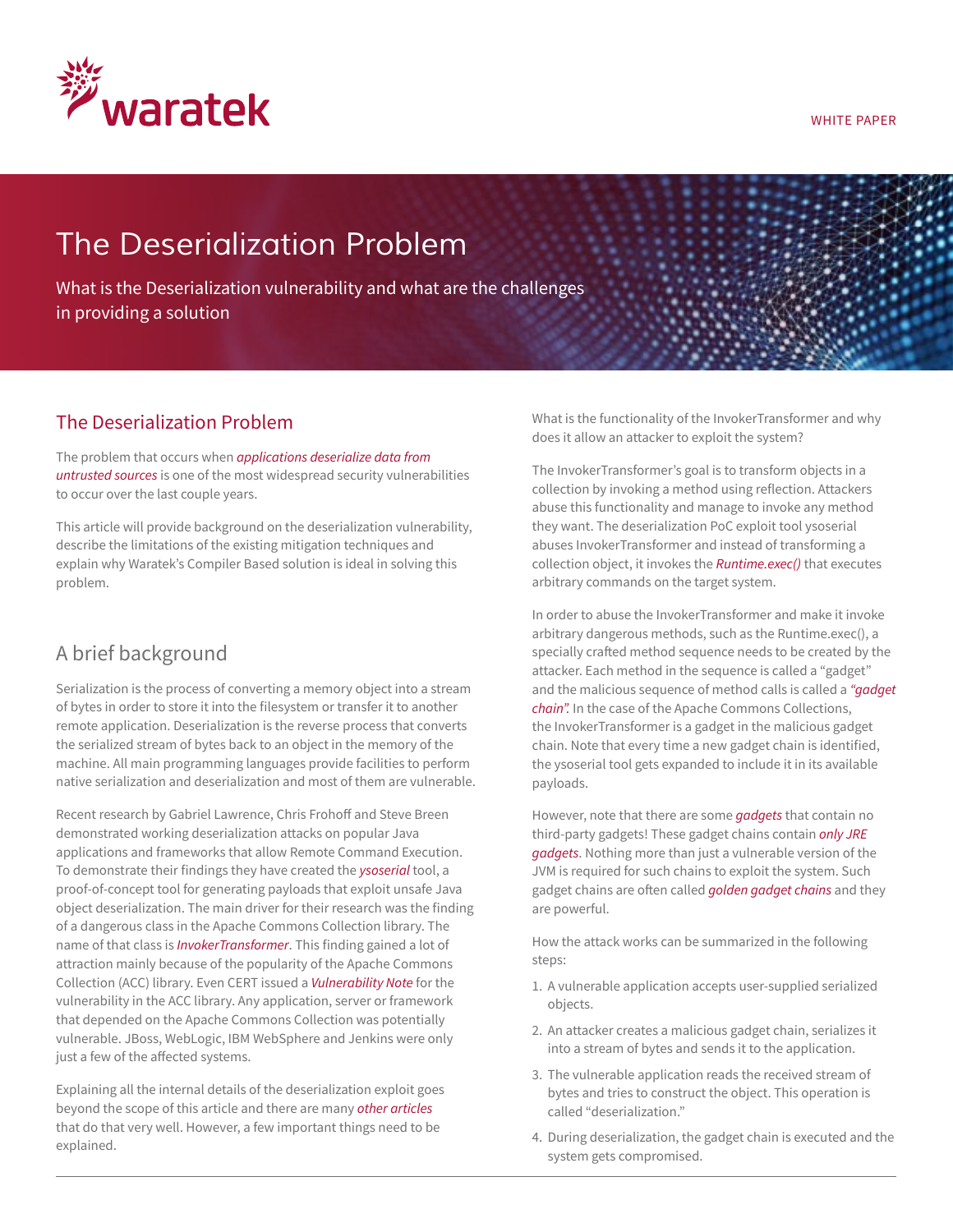

#### **What is the impact of such a system compromise?**

Depending on the payload, a gadget chain can perform Remote Code Injection, Remote Command Execution, Denial of Service, etc. It really depends on the creativity of the attacker. In other words, deserialization vulnerabilities are considered to be critical vulnerabilities with a CVSS score from 7.5 up to 10, depending the environment.

#### **Where exactly is the vulnerability in this scenario and what is it that makes the above scenario vulnerable to attacks?**

Only two criteria are required in order for a deserialization vulnerability to be introduced to an application:

- 1. The application must accept and deserialize serialized data from a location where an attacker has access to.
- 2. Vulnerable classes must exist in the classpath of the application.

This means that it is not enough for an application to use a "vulnerable" version of the Apache Commons Collection in order to be vulnerable. It must also deserialize data from unsafe locations.

And this is exactly why the Apache foundation *[claims](https://blogs.apache.org/foundation/entry/apache_commons_statement_to_widespread)* that the InvokerTransformer and other such classes that implement a certain functionality cannot be blamed for this vulnerability. It is the combination of both these criteria that introduces the vulnerability. The InvokerTransformer by itself *[is not vulnerable](https://twitter.com/gebl/status/662754611304996866)*.

#### **How did Apache react to the finding of this vulnerability?**

From the Apache side, even though they stated that the InvokerTransformer cannot be blamed for this vulnerability, they hardened the InvokerTransformer by removing its ability to be serialized.

However, this means that such a change breaks backwards compatibility and any application that was depended on serializing the InvokerTransformer would break.

To overcome this limitation the Apache community decided to introduce a system property that will restore the previous, potentially unsafe behavior of the InvokerTransformer. Therefore, with Apache's fix, a system cannot both use the InvokerTransformer for deserialization and be protected at

the same time. It must be either one or the other, based on a system property.

What needs to be understood here is that by not allowing the InvokerTransformer to be serialized, then attackers will not be able to use the InvokerTransformer anymore to craft malicious gadget chains.

#### Does this really solve the problem at its core? No. It merely patches the problem.

There is a Greek expression that says that if you have a headache, cutting off your head will not solve your problem. This is exactly what happened here with the InvokerTransformer. Disabling its serializability is not the proper way to solve the problem; it might break your application and does not automatically make the system safe.

The InvokerTransformer is not the only known gadget. Several other have been identified and many more will be found in the future. Disabling a class every time it is found that it can be used as a gadget will only create a never-ending Whack-a-Mole game.

The ysoserial exploit kit is a good example that demonstrates this conumdrum. Currently it contains *[27](https://github.com/frohoff/ysoserial/tree/master/src/main/java/ysoserial/payloads)* gadget chains that utilize several distinct gadgets. Disabling the InvokerTransformer does not solve the problem since there are more than 21 other gadget chains that do not use the InvokerTransformer and could potentially compromise your system.

To make things even worse, golden chains, that contain only JRE gadgets, cannot be blindly disabled or removed because most probably the application will break because of the missing required functionality.

Additionally, the transitive dependencies of third-party components create a library sprawl which makes the problem of identifying and disabling "dangerous" classes even more complicated.

#### Waratek

Dublin Office 8 Harcourt Street Dublin, Ireland

US Office 117 Towne Lake Pkwy, Ste 210 Woodstock, GA 30188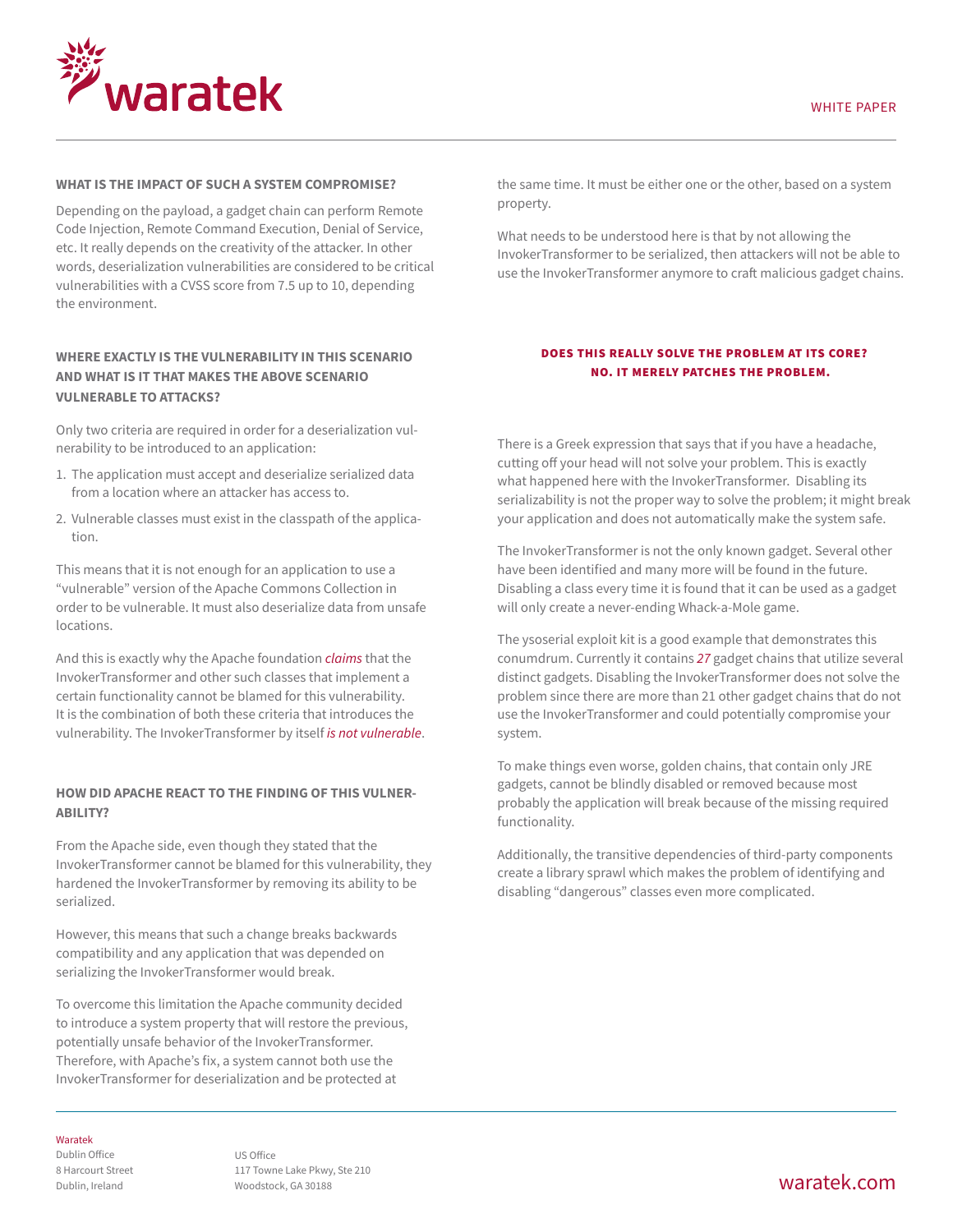

### Variations of Deserialization attacks

At this point it is important to introduce three variations of the deserialization attacks in order to better understand the impact of these attacks. There are:

- 1. Blind deserialization attacks that aim to extract data from the target system in environments where the system is behind a network firewall that blocks outgoing connections or when strict Security Manager policies are in place.
- 2. Asynchronous (or stored) deserialization attacks that store the gadget chains in a database or a message queue. The gadget chains will be executed when the target system reads data from the database or the message queue and deserializes them.
- 3. Deferred-execution deserialization attacks that do not execute the gadget chains during deserialization but after deserialization has completed. This is usually achieved via the finalize() method. Here is an example of this attack.

The situation gets even worse because all the known DoS deserialization attacks were classified as "won't fix" by Oracle *[\[1\]](https://github.com/topolik/ois-dos) [\[2\]](https://twitter.com/woutercoekaerts/status/663774695381078016)* or a few other vendors such as *[Red Hat](http://seclists.org/fulldisclosure/2016/Nov/143)*.

Having a production infrastructure with vulnerable software whose vendors refuse to provide a fix is the worst situation any enterprise wants!

### What is the proper fix?

Is there a solution that solves the problem and stops all the various types of deserialization attacks?

According to *[CERT](https://www.kb.cert.org/vuls/id/576313)* "Developers need to re-architect their applications". Obviously, such a fix requires significant code changes, time, effort and money to achieve this. If changing the source code and the architecture of the application is an option then this is the preferred approach.

However, bear in mind that even if an application does not perform any deserialization in its own components, most servers, frameworks and third-party components do. So, it is extremely difficult to be 100% certain that the whole stack does not and will never perform deserialization without breaking existing required functionality.

Especially for enterprise production environments with hundreds of deployed instances making any source code changes is almost not feasible to implement. Typically, for enterprise production

environments, any solution that requires code changes and more than a few minutes of deployment time is not acceptable, especially for critical vulnerabilities such as the deserialization vulnerability. Enterprise solutions need protection fast and without requiring source code changes.

CERT alternatively suggests that blocking the network port using a firewall might solve the problem in some cases. However, in most cases this is not applicable. For example, the deserialization exploits in JBoss, WebLogic, WebSphere, etc run on the HTTP port of the web server. Which means that blocking that port will render the server useless. Therefore, blocking the network port is not a viable option.

How did the vendors of the affected systems solve the issue?

Without going into much detail of every affected software, the following list shows how some other vendors handled the issue:

| <b>Spring</b>         | Hardened the dangerous classes          |
|-----------------------|-----------------------------------------|
| Oracle WebLogic       | <b>Blacklist</b>                        |
| Apache ActiveMO       | Whitelist                               |
| <b>Apache BatchEE</b> | <b>Blacklist + Whitelist</b>            |
| Apache JCS            | <b>Blacklist + Whitelist</b>            |
| Apache OpenJPA        | <b>Blacklist + Whitelist</b>            |
| Apache OWB            | <b>Blacklist + Whitelist</b>            |
| <b>Apache TomEE</b>   | <b>Blacklist + Whitelist</b>            |
| Atlassian Bamboo      | Disabled deserialization                |
| <b>Jenkins</b>        | Disabled deserialization + upgraded ACC |
| <b>IBM WebSphere</b>  | <b>Upgraded ACC</b>                     |

Also note that there were cases where the vendors refused to create a fix for the issue either because they do not *[acknowledge](http://zerothoughts.tumblr.com/post/137831000514/spring-framework-deserialization-rce)* the problem as their own or the affected system is an old version that is *[no longer supported](http://seclists.org/fulldisclosure/2016/Nov/143)*.

#### Waratek

Dublin Office 8 Harcourt Street Dublin, Ireland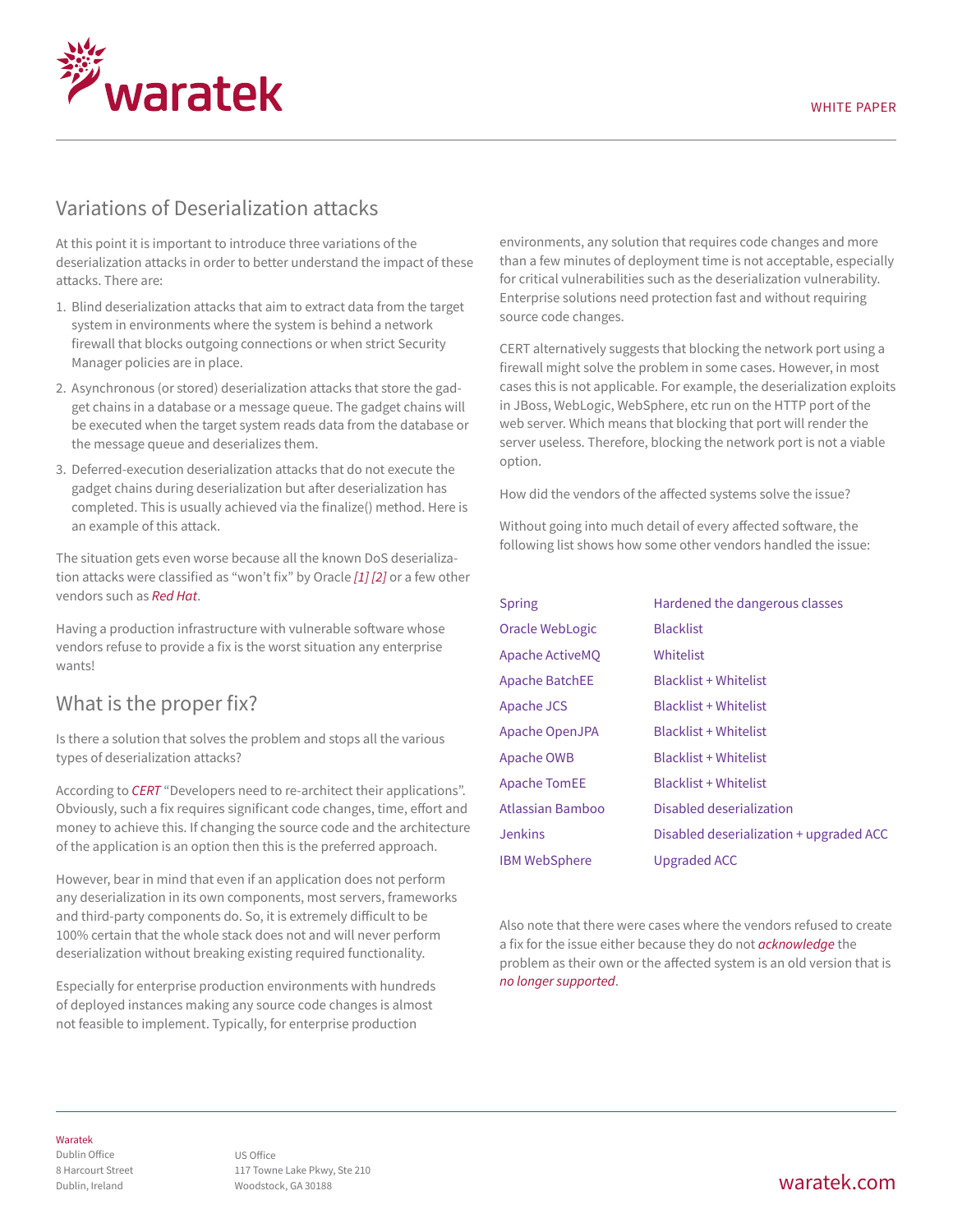

## How can customers with old or legacy versions of affected systems be protected against the deserialization attacks?

If the vendors cannot provide patches and the customers cannot make any source code changes, then how can such production systems be protected?

First, there are the Web Application Firewalls. WAFs are not helpful here because they have no application context since they can only examine the input and the output of the application. Applying heuristics on the incoming requests is guaranteed to produce false positives and false negatives.

Any security solution that has no application context and operates outside of the application cannot adequately solve the deserialization vulnerability.

Second, there are some RASP vendors and some Java agents that either disable deserialization *[completely](https://github.com/wsargent/paranoid-java-serialization)* or apply blacklisting / whitelisting on the classes that are getting deserialized.

Some of these solutions break the Oracle Binary Code License Agreement and therefore are illegally deployed in production. Even if that was legal, by completely disabling deserialization system-wide, this is guaranteed to break all except the most trivial Java applications. So, this is out of the question for enterprise environments.

Now let's examine here why blacklisting and whitelisting are bad solutions to the problem.

Any security solution that depends on blacklisting of dangerous classes requires profiling of the application in order to verify that these classes are not utilized by the application. Without first profiling the application, it is not possible to blacklist a class because the risk of breaking the functionality of the application is significant.

Additionally, adopting a negative security model means that you will never be sure that you have blacklisted everything. The list of blocked signatures has to be maintained constantly and frequently and by definition it does not protect any unpublished, zero-day exploits.

Any security solution that promotes a blacklisting strategy as a solution to deserialization attacks is doomed to fail since it plays the Whack-a-Mole game.

Whitelisting is a much better approach than blacklisting. However, to apply whitelisting, profiling of the application is again required. In this case, the white list will be a really big list of classes.

Such big lists are very difficult to manage, especially for enterprise environments. In addition, every time the application needs to upgrade to a newer release, the profiling needs to be performed again and a new white list needs to be created. Therefore, this considerably complicates the deployment of new releases in production.

This usually leads to white lists that are not *[updated](http://camel.apache.org/security-advisories.data/CVE-2015-5344.txt.asc)* and in turn produces false positives. Finally, even if an enterprise decides to accept the effort to constantly profile their infrastructure and maintain whitelists, they are still vulnerable to golden gadget chains and to Denial of Service deserialization attacks.

Another suggested mitigation is to blindly block (or whitelist) process forking and file/network IO.

Even though this approach will reduce the impact of a deserialization attack, it does not protect against *[blind attacks](https://deadcode.me/blog/2016/09/02/Blind-Java-Deserialization-Commons-Gadgets.html)* for data exfiltration nor *[Denial of Service deserialization attacks](https://gist.github.com/coekie/a27cc406fc9f3dc7a70d)*.

Finally, some researchers suggest that using an ad-hoc *[Security](https://docs.oracle.com/javase/tutorial/essential/environment/security.html)  [Manager](https://docs.oracle.com/javase/tutorial/essential/environment/security.html)* can help mitigate these attacks. However, the truth is that even though it is a good first mitigation step, it is insufficient because of its many limitations.

- 1. Security Managers are known to be easily bypassed.
- 2. Security Managers do not protect deferred attacks where the execution of the payload is executed after deserialization, for example via the finalize() method.
- 3. Security Managers will not mitigate any DoS deserialization attacks.
- 4. Security Managers require another type of white list to be created and maintained.

#### Waratek

Dublin Office 8 Harcourt Street Dublin, Ireland